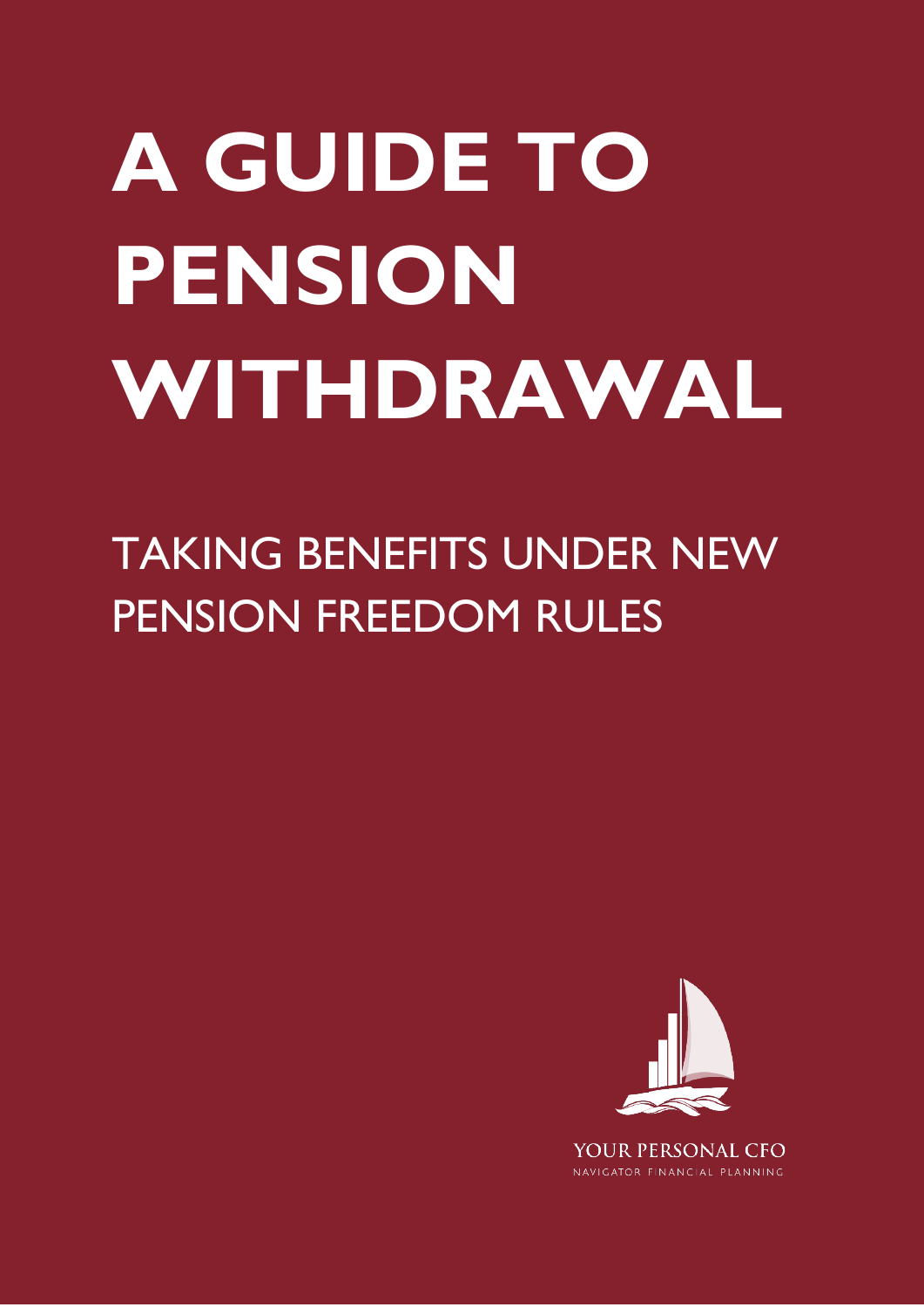### OPTIONS AND CONSIDERATIONS FOR ACCESSING PENSION BENEFITS

The aim of this guide is to provide a basic overview of the options available for withdrawing benefits from pension funds. The decisions regarding retirement benefits can be complex, particularly where larger amounts are involved, and it is important to seek appropriate advice where required. This guide is further to our 'Guide to Pension Funding', which deals with pre-retirement pension accumulation. As per that guide it is 'Defined Contributions' schemes, such as personal pensions, to which the majority of this guide will be devoted.

Naturally (but not necessarily) the move from pension accumulation to pension withdrawal occurs around retirement. But once amounts have been accumulated in pension schemes, how are amounts withdrawn and used to fund retirement?

There are two main methods of withdrawing funds from a pension; Drawdown and Annuities. An Annuity is the traditional method of withdrawal associated with pensions: the pension pot is used to purchase an income stream from an insurance company. Annuities have received a lot of negative coverage over recent times due to a perceived lack of value and transparency (although the former has far more to do with monetary policy than anything else). Contrary to media coverage it has been possible to draw funds directly from a pension for a number of years now and either option can be appropriate based on an individual's circumstances.

The method of pension withdrawal used needs to be viewed in the context of a wider Financial Plan, of which it is one component. It is not a subject that can be discussed in isolation and needs to be integrated with investment, tax and estate planning.

#### Taking Pension Benefits

Under current legislation it is not possible to draw funds from a pension until age 55, except in some rare circumstances. At present 25% of a pension fund can be taken as a Pension Commencement Lump Sum (PCLS), which is tax free. Any withdrawals from the remaining 75% of the fund will be taxable. Due to this, the PCLS is virtually always taken.

The total 25% lump sum entitlement does not need to be taken at once. Benefits can be taken from pensions as and when they are required. For every £1 of PCLS taken another £3 are deemed to have been 'crystallised' and have no further tax free cash entitlement.

*This guide is based on legislation for the 2015/16 tax year, as of the 6th April 2015. Levels, bases of, and relief from, taxation are subject to change. Such changes could be retrospective. The tax treatment described is based on current legislation, practice and interpretation*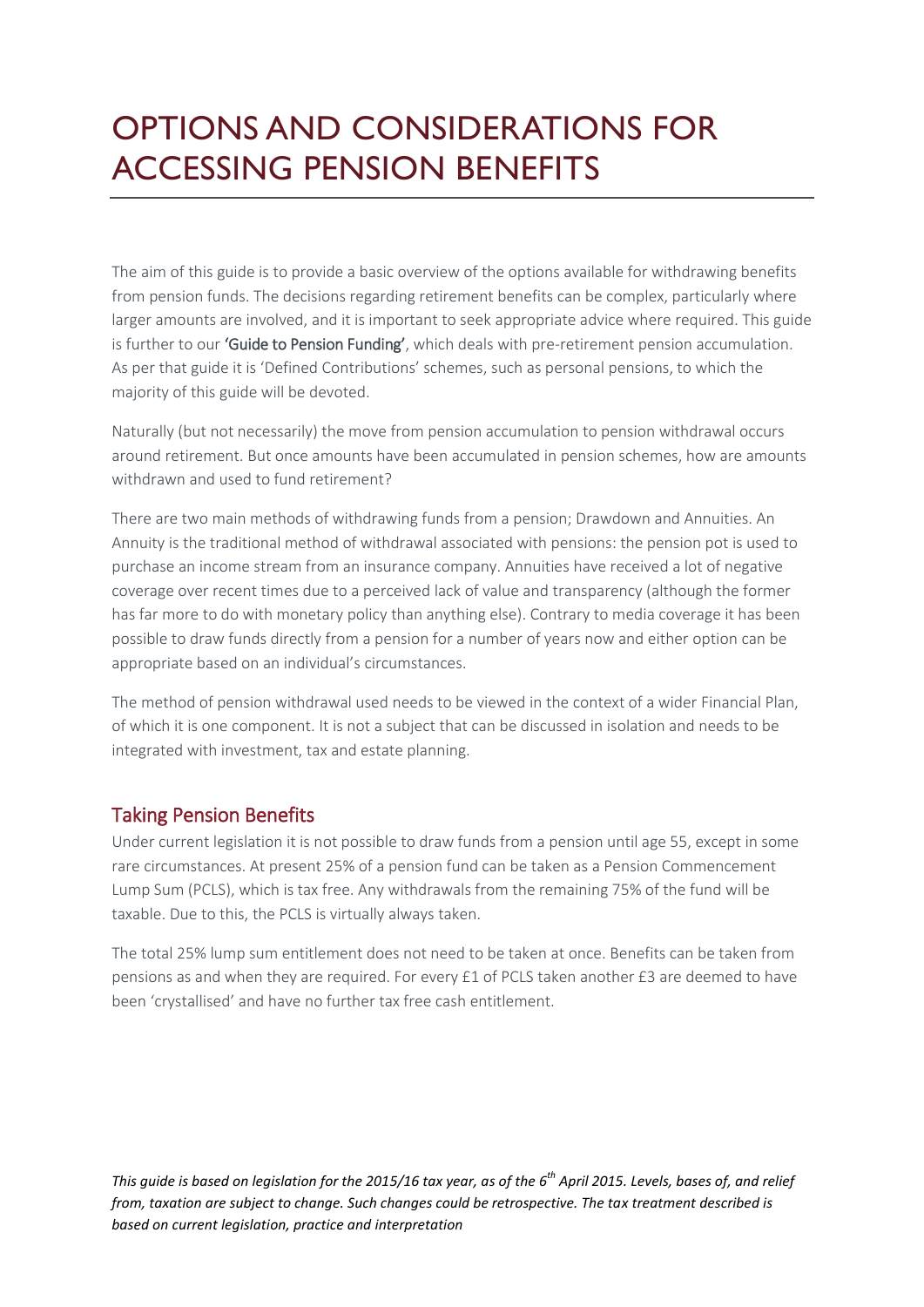#### Pension Drawdown

With pension drawdown benefits are simply drawn directly from pension funds. The amounts can remain invested and lump sum and income payments can be withdrawn, as with other investments (although tax considerations need to be taken into account).

As of the 6th April a new type of pension drawdown was introduced, called 'Flexi-Access Drawdown'. Any new pension drawdown scheme will be Flexi-Access. Under this new scheme there are no limits on how much can be withdrawn from a pension and when (provided the member is over 55). This has given every pension owner the ability to draw their full pension as cash whenever they want – leading the media to discuss vast quantities of Lamborghini sales.

Prior to this tax year there had been two main types of drawdown in operation. There was 'Flexible Drawdown' which permitted anybody with a minimum secure pension income (£12,000 p.a., previously £20,000 p.a.) to access sums as they wished. All old 'Flexible Drawdown' schemes have been converted to 'Flexi-Access' as of the 6th April 2015.

The second type is called 'Capped Drawdown'. No new Capped Drawdown scheme can be opened but existing ones can continue as they are or convert to new Flexi-Access Drawdown. Capped Drawdown schemes are different as they limited how much income could be drawn in a tax year. This limit is called the Government Actuary Department (GAD) limit - broadly similar to the income available from a single life annuity. Over the last few years the maximum income from Capped Drawdown has increased from 100% to 150% of this limit.

*For those already in Capped Drawdown, there is one potential benefit of remaining with it. When an individual uses Flexi-Access Drawdown the amount of tax relieved pension contributions an individual can make in a tax year is limited by the 'Money Purchase Annual Allowance' (MPAA) - set at £10,000. For those who remain in Capped Drawdown the standard Annual Allowance of £40,000 will continue to apply. This provides greater scope to accrue further pension benefits if required. This won't affect the majority of people, however there are scenarios where this could apply.*

There are important tax considerations to keep in mind with pension drawdown. Drawing large sums in one year could cause a higher marginal rate of tax to be suffered on the income, compared to gradually taking the amount over time. This could either be through falling into a higher rate of tax (higher compared to basic, or additional compared to higher) or through the loss of the personal allowance when income exceeds £100,000.

The main disadvantage of pension drawdown is that retirement funds remain exposed to investment risk. Fund values can fall, whereby current and future incomes will correspondingly fall. It is possible investment returns will help sustain a higher income, however they are subject to risk like investments. Pension drawdown also generally entails higher charges, for the administration, investment management (fund costs) and ongoing advice. These charges often mean it is not worth investing in low risk/return portfolios as returns could be largely consumed by charges. Pension drawdown is generally more appropriate for those who are willing and able to take some risk with their pension investments and income.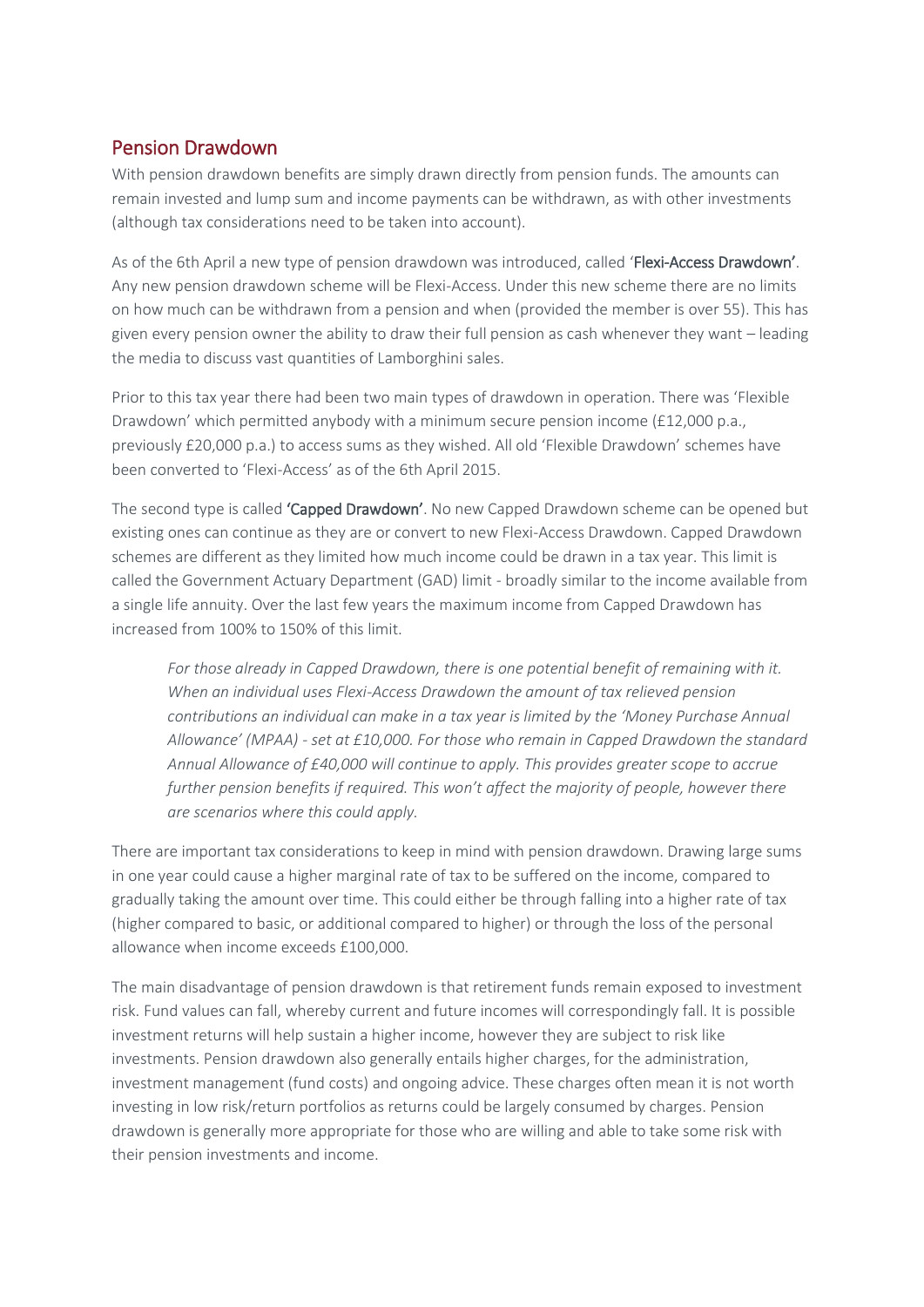The removal of withdrawal limits also poses a financial planning risk to those depending on their pension income to fund their retirement. With an annuity a secure lifetime income is usually provided for life and can only be reduced by the effects of inflation. With income drawdown schemes there is no provision of a lifetime income and taking too much income in the early years could have drastic consequences later in life. As such the importance of careful financial planning will be increased where income drawdown is used as the primary source of retirement income.

#### Uncrystallised Funds Pension Lump Sums (UFPLS)

This is a new form of pension withdrawal introduced on 6th April 2015. It is for all purposes a form of pension drawdown, which allows those over the age of 55 to freely access sums within their pensions. It was introduced so existing pension schemes could offer a withdrawal option within their existing structure – allowing individuals to draw amounts from pensions without having to transfer to a new Flexi-Access Drawdown pension.

With UFPLS 25% of any withdrawal is tax free and the remaining 75% is taxable. For example someone with a £100,000 pension could withdraw £20,000. Of this £5,000 wold be tax free and £15,000 would be taxable income. In many cases flexi-access drawdown may be more useful as 25% of the whole pension (as opposed to the amount withdrawn) can be taken as a tax free lump sum (PCLS) - in our example £25,000 PCLS is available, so the £20,000 could be taken tax free.

#### Death Benefits

There has been a major change to the death benefits available from pensions over the last year. The impact of these changes has been to provide greater flexibility in how benefits can be passed onto future generations and the removal of a tax charge on doing so.

Under current rules, prior to age 75, a pension can be left as a 100% tax free lump sum. Pension benefits can left to whoever the member nominates – usually a spouse, children or a trust. This is will apply to pensions in accrual (such as personal pensions) or pensions from which benefits have been taken (i.e. Flexi-Access or Capped Drawdown). This is a significant benefit of pensions – contributions can be made into a pension without any tax incurred and paid out to beneficiaries in the event of death without incurring any tax.

Post age 75 pensions can still be nominated to beneficiaries, however benefits cannot be taken tax free. Instead the nominated beneficiaries will be able to take over the pension (or their nominated proportion of it) and continue it in their name. They are able to withdraw amounts subject to their own marginal rate of income tax.

Crucially pensions do not form part of an individual's taxable estate for Inheritance Tax (IHT) purposes. Consequently these new rule changes have opened up the possibility of using pensions within estate planning – allowing funds to tax efficiently pass down through generations.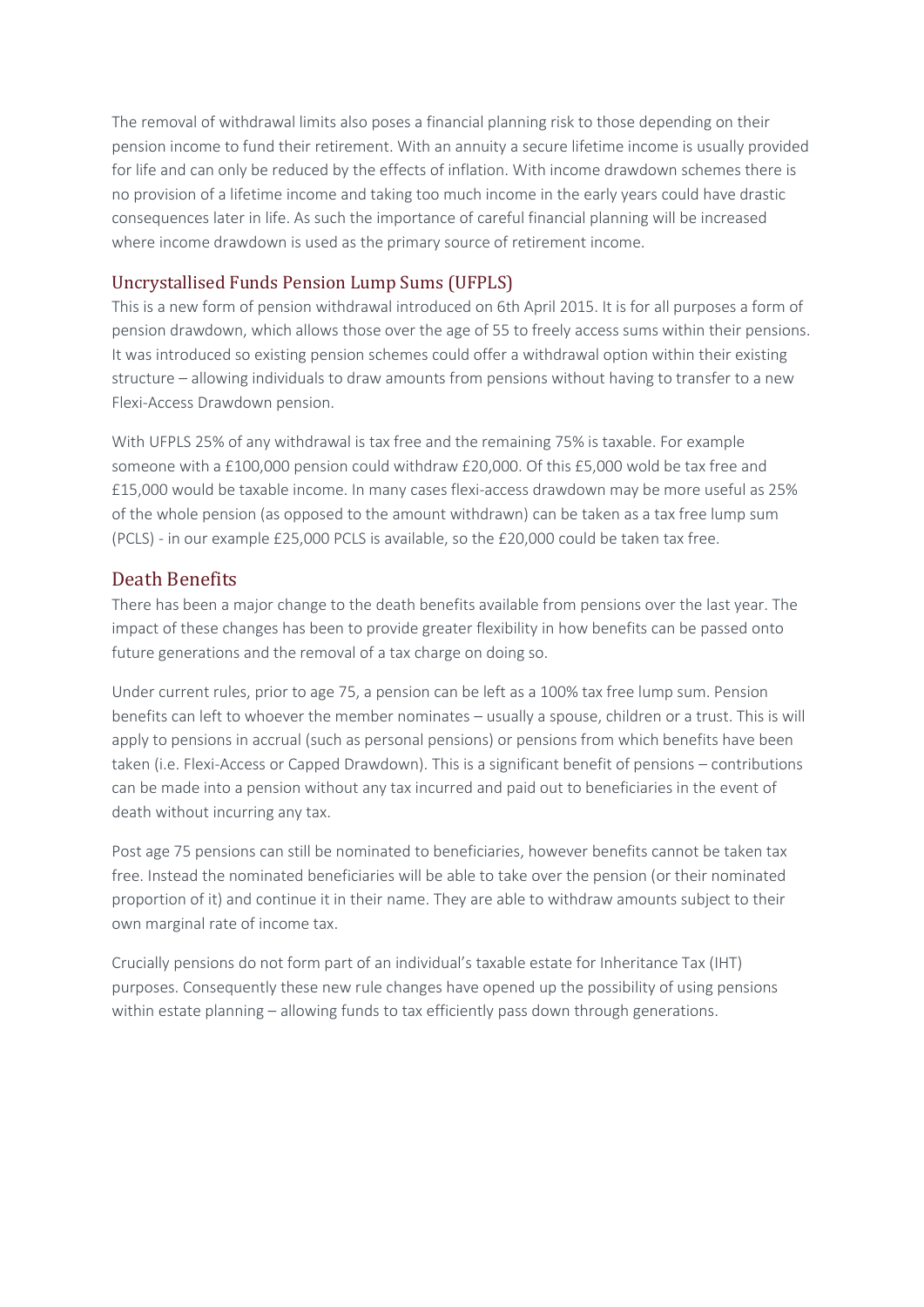#### Annuities

With an annuity a pension fund is used to purchase an income stream. All access to pension capital is lost and there is little future flexibility, but a secure income is gained. Annuities provide a certainty of what future pension income will be and removes any risk of it falling or of funds running out.

Annuities can either be level, where income will remain constant throughout life, or indexed to increase over time. A level annuity will lose its value in real terms as it is eroded by inflation, whereas an indexed annuity can either part or fully protect the purchasing power of the income (although initial income will be lower to reflect this).

The main benefit of an annuity, aside from the security, is mortality pooling. An insurance company will have many annuitants who pay for a lifetime income stream, however long that is. Those who die earlier will still have paid the same amount, but for a shorter income period. The excess is retained by the insurance company in the pool of funds that pays all their annuities. This effectively spreads risks and allows an insurance company to pay a higher income to individuals than it would do in isolation. This doesn't happen with income drawdown plans where there is a risk of exhausting funds if you live longer than expected. With an annuity the effects of the 'mortality cross subsidy' insures against this risk, the effect of which gets greater with age.

The benefit of mortality pooling will be reduced as the amount of annuitants reduces, as more people take advantage of new pension freedoms. Mortality pooling is also being reduced by increasing segregation within the annuity market (see enhanced and flexible annuities below).

The flip-side of mortality pooling is that death benefits are more restricted than with pension drawdown. Annuitants can select a spouse's pension as a proportion of their own (at 50%, 66% or 100%) and a guaranteed period of up to ten years, whereby their estate is guaranteed to receive the income for that period irrespective of longevity. The higher the death benefits selected, the lower the initial income.

More recently annuities have been launched with value protection. This guarantees the estate will receive the sum used to purchase the annuity, minus the income payments received during the annuitant's lifetime. This provides protection in that the family does not risk losing the majority of the pension pot once an annuity is purchased. However value protection will greatly reduce the benefit of mortality pooling – as sums will not remain in the annuity pool. It is a trade-off between the two.

#### Enhancement

Individuals in poor health or who smoke are able to apply for 'enhanced annuities'. These are annuities with higher incomes, based on an individual's medical circumstances and life expectancy. In terms of income, enhanced annuities can be attractive to those in poor health as they will provide a higher income which is guaranteed for life. However it is worth carefully considering the death benefits required and the trade-off against the annuity income.

#### Flexible Annuities

Flexible annuities aim to combine some of the features of conventional annuities (security and mortality cross-subsidy) with some of the flexibility and investment options of pension drawdown. There are two main types of flexible annuity;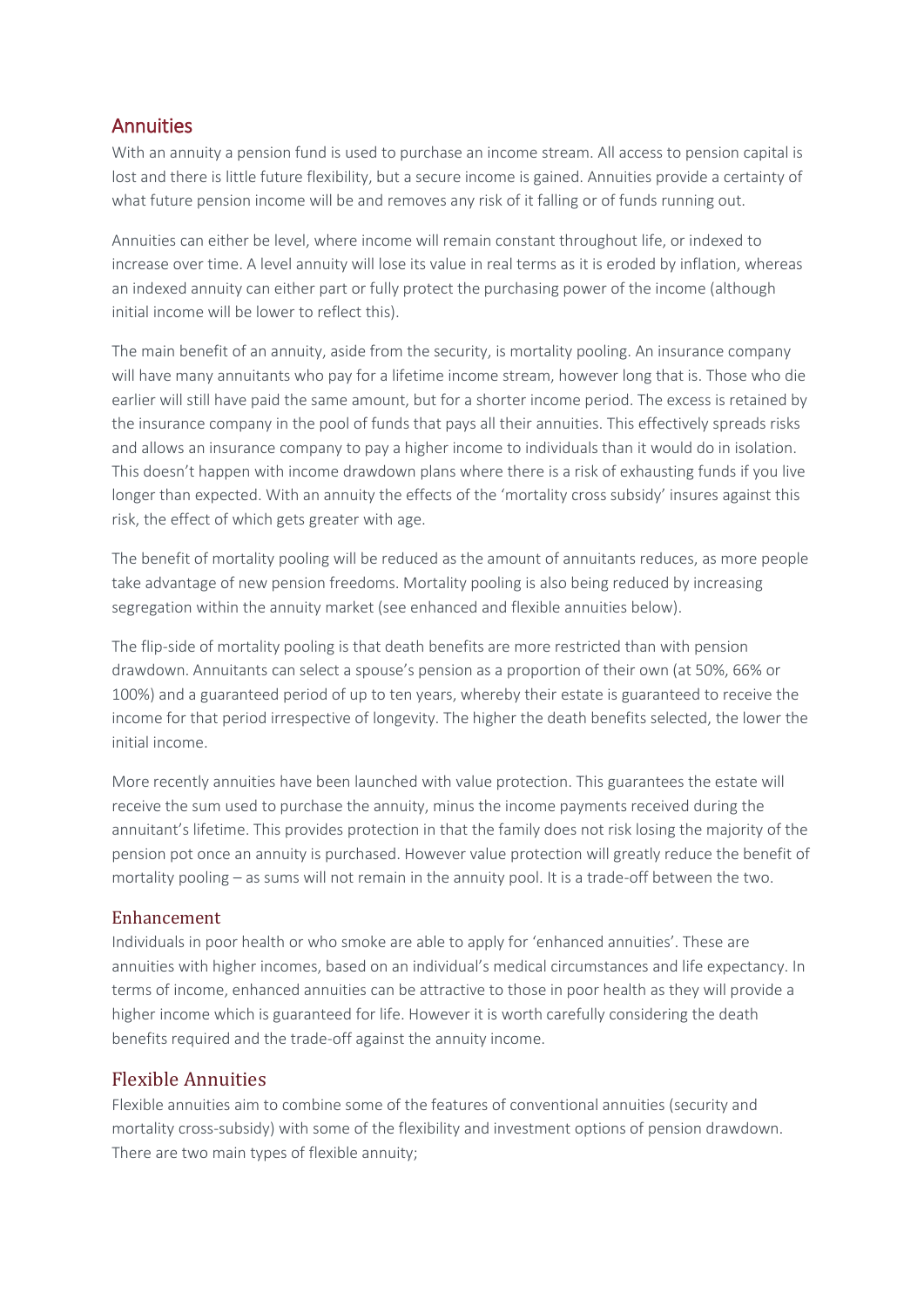#### Temporary annuities

The purpose of a temporary annuity is to allow access to a pension income without committing to a lifetime annuity, or accepting investment risk. Temporary annuities typically last for 5 – 10 years and provide a fixed income with a fixed (or investment linked) end value. They are typically used by those who wish to delay purchasing a lifetime annuity, potentially because they expect annuity rates to rise in the future.

The short term and low risk nature of the products usually means investment returns are low. Unless annuity rates rise, using a temporary annuity will likely result in a lower total income than a conventional annuity alone. Furthermore annuity rates rising is far from certain. Markets price in all publically known information - annuity rates will only rise if interest/inflation rates rise more than markets expect.

#### Investment Linked Annuities

Investment linked annuities are designed to pay a lifetime income which is tied to the value of specific investments. Funds are not directly drawn from funds, but the annuity income will fluctuate in line with underlying investments. They provide an income between a minimum and a maximum level, which is based on the conventional annuity the provider would offer - typically 50% and 120% of this amount. The remaining fund is invested, giving a trade-off between initial and future income.

Specific growth rates are required on investments to maintain levels of income. If returns are less than those required income falls and if returns are higher than income rises. Unlike pension drawdown income can never be completely depleted, as there is a guaranteed minimum income. This guaranteed rate is typically quite low, so there is still the risk of a heavily curtailed income. Other aspects are more similar to conventional annuities. The death benefits are the same and mortality cross-subsidy exists within the pool of investment linked annuitants.

#### Lifetime Allowance (LTA)

**.** 

There is a limit on the total amount of tax advantaged pension benefits that can be accrued, called the Lifetime Allowance (LTA). Benefits accrued in excess of this will suffer a penal tax charge. For the 2015/16 tax year the LTA is £1.25m. This is scheduled to fall to £1m in 2016/17 before increasing with inflation from April 2019.

Pension sums are measured against this limit when benefits are taken 'crystallised'. When benefits are taken they consume a proportional amount of the allowance e.g. £625,000 of pension benefits taken in 2015/16 will use 50% of the allowance. The remaining 50% would be left available for other pension benefits<sup>1</sup>.

LTA is also consumed by any increase in pension funds between taking benefits and reaching age 75, or on purchasing an annuity if sooner). This is the case where any investment growth is enjoyed on pension drawdown schemes. For example if someone took their cash lump sum at age 65, leaving

*<sup>1</sup> Salary related schemes also consume Lifetime Allowance; every £1 of annual pension uses £20 of allowance (£25 where the pension was in payment before 6th April 2006), with lump sums consuming allowance on a 1:1 basis (pre 6th April 2006 lump sums are not counted. For example a post April 2006 £20,000 p.a. final salary pension with a £60,000 lump sum would use £460,000 of Lifetime Allowance (20x£20,000 plus £60,000).*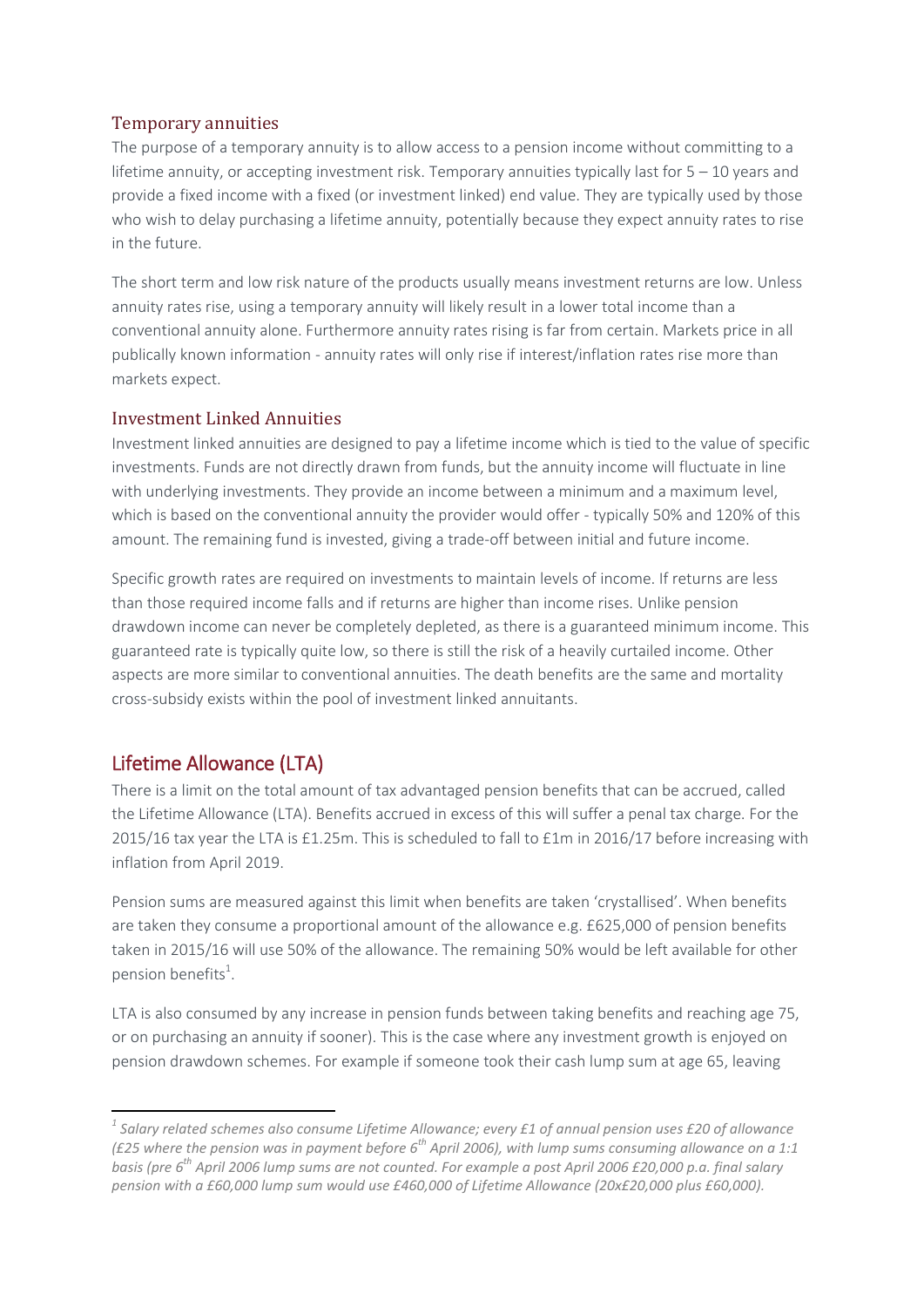£500,000 in drawdown which grew to £650,000 by age 75, this increase would consume a further £150,000 of allowance.

For all benefits in excess of the Lifetime Allowance, a tax charge is levied. There is a choice of taking the excess benefits as a lump sum or an income. If a lump sum is taken, a 55% charge is applied. If the excess is taken as income, a 25% tax charge applies before income tax is levied in the usual way<sup>2</sup>. Various protection regimes may have been claimed by those who accumulated larger sums under old rules.

#### Protection

The Lifetime Allowance was introduced in 2006 and has twice been reduced in recent years. Each change in legislation has resulted in the introduction of protection schemes to protect those who accrued benefits under the old rules and would be made worse off. As such there are several types of pension protection an individual with large pension benefits could have claimed (and often more than one).

The subject of the Lifetime Allowance, and particularly the forms of protection are very complex. We are unable to cover the details and nuances of this subject within this guide. We would always advise individuals with large pension benefits to seek professional advice before acting to help ensure the most appropriate courses of action are taken.

#### Retirement Choices

**.** 

Retirement planning should be considered within an individual's wider financial planning circumstances. A pension should be viewed alongside all other assets in deciding how to fund retirement. The decision over how and when funds are withdrawn from pensions should also factor in tax and estate planning considerations where applicable.

Generally where a pension will be the sole or main source of income throughout retirement an annuity will be more appropriate – providing financial security through a guaranteed income. Where there are other substantial assets or multiple sources of income, pension drawdown will become more attractive. Similarly where death benefits and estate planning are of greater importance pension drawdown will be more likely to be used.

The decision is not simple, particularly where larger pension funds are concerned or financial circumstances are more complex – there's only so much that can be cover in a guide. It is often worth obtaining specialist financial planning to help pull together these different and potentially conflicting factors into a retirement strategy. Furthermore a good financial planner will be able to combine your retirement strategy into a coherent financial plan to maximise the use of all your resources and help you achieve your financial goals.

*<sup>2</sup> For a higher rate tax payer the total effective rate of tax on the lump sum and income options will be the same. An additional rate payer will pay less tax through the lump sum option. A basic rate payer will pay less tax through the income option.*